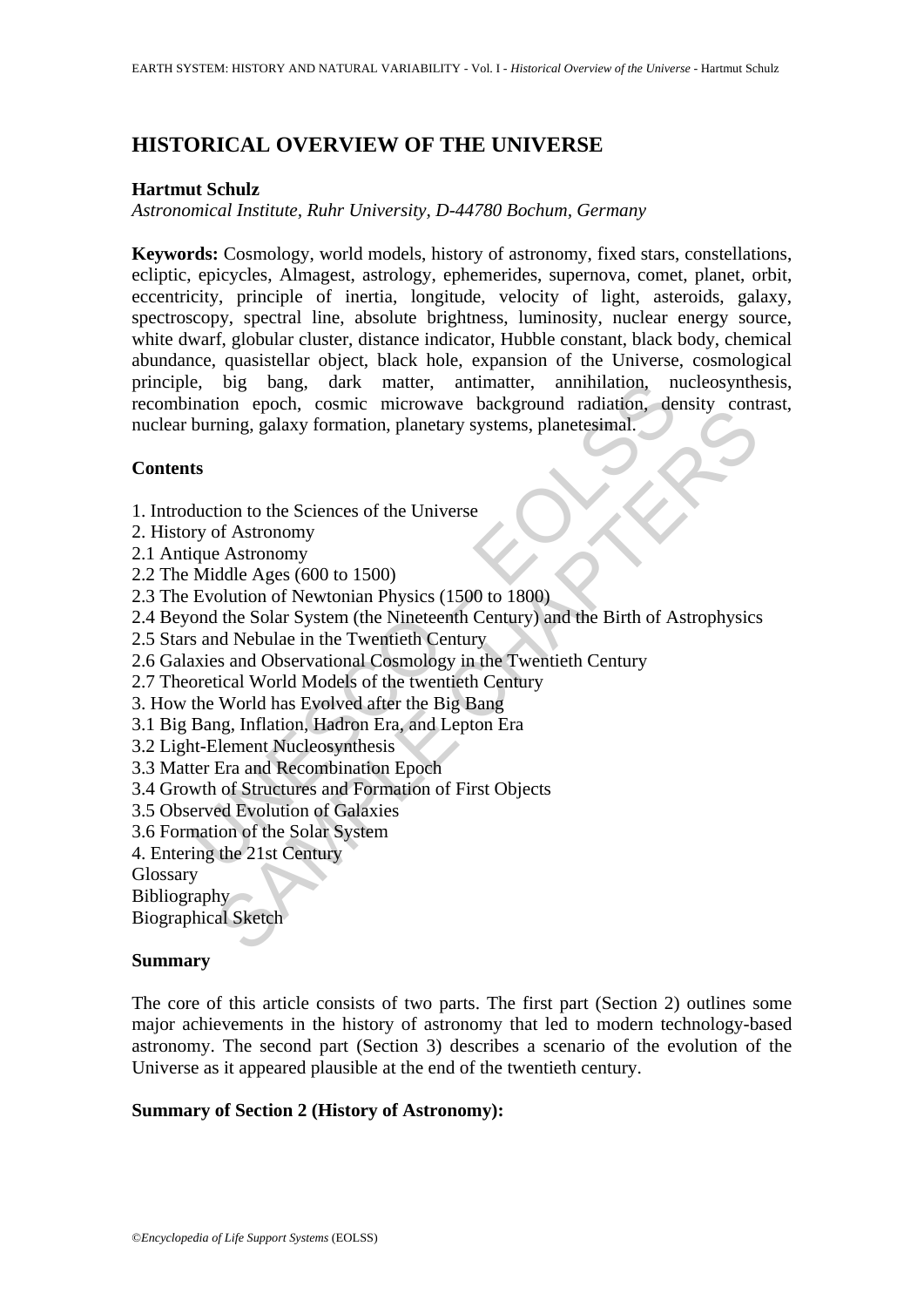Relatively complete historical records are available from the Greeks, who had already devised complicated schemes to describe the motions of the planets. Hipparchus was the great astronomer of the antique world and Ptolemy was outstanding in summarizing and reviewing the knowledge of his time. After the decay of the Roman empire, for many centuries astronomy only flourished in Arabian societies. In the sixteenth century, T. Brahe and his assistants reached the utmost precision possible in describing the observed positions of celestial objects in the pre-telescope era. This observational breakthrough helped to establish new concepts, which dethroned the Earth from its special central position in the world. Astronomical evidence had begun to put physics on firm new fundamentals (N. Copernicus, J. Kepler, G. Galilei, I. Newton), a process that was successfully continued in the seventeenth and eighteenth centuries.

nineteenth century, distances to nearby stars were measured,<br>ned, and the spectroscopic decomposition of light was learned<br>sical method. In the twentieth century, stellar spectroscopy was<br>determining stellar parameters, in , and the spectroscopic decomposition of light was learned as the cal method. In the twentieth century, stellar spectroscopy was developed termining stellar parameters, in particular the abundances of the element computer In the nineteenth century, distances to nearby stars were measured, nebulae were catalogued, and the spectroscopic decomposition of light was learned as the first astrophysical method. In the twentieth century, stellar spectroscopy was developed as a way of determining stellar parameters, in particular the abundances of the chemical elements. Computer simulations of the evolution of stars provided the production rates of heavy elements, which are returned to the interstellar medium by stellar explosions and stellar winds. Galaxies were found to be "island universes." It was recognized that they are generally receding from Earth in proportion to distance. At the same time, general relativistic world models predicting expanding space were appearing, and provided a natural framework for interpretation. Such world models should have a "hot past," with radiation and other relativistic components dominating at early times and culminating in a singular beginning with a "hot big bang." A faint cosmic background radiation was discovered in 1965, as had been predicted by the hot-big-bang scenario. Another triumph was the correct prediction of the cosmic helium abundance, which cannot be produced by nucleosynthesis inside stars.

One of the leading themes of the last three decades of the twentieth century was the nature of quasistellar objects and active galactic nuclei. These are explained by accretion disks, luminous whirlpools around supermassive black holes, situated in the centers of galaxies. Evidence for a million-mass black hole has been found in the center of the Galaxy. A second modern topic is the formation of galaxies. Deep observations suggest that the shapes and stellar populations of present-day galaxies were mostly due to a gradual process. Collisions and merging among early galaxies stimulated star formation, recycled the interstellar medium and rearranged angular momentum. To detect the first objects formed—which are presumably subgalactic—is a task for the twenty-first century.

## **Summary of Section 3 (A plausible history of the Universe)**:

Standard world models, extrapolated backwards in time, lead to a "hot big bang," which is thought to mark the beginning of the Universe. Owing to the lack of a generally accepted theory of quantum gravity, this beginning cannot be approached closer than  $10^{-43}$  seconds. At this moment, the temperature is estimated to be  $10^{32}$  K. A "superforce" indistinguishably joins the four currently known forces of the Universe. Expansion of space lets the Universe cool, with the superforce breaking apart into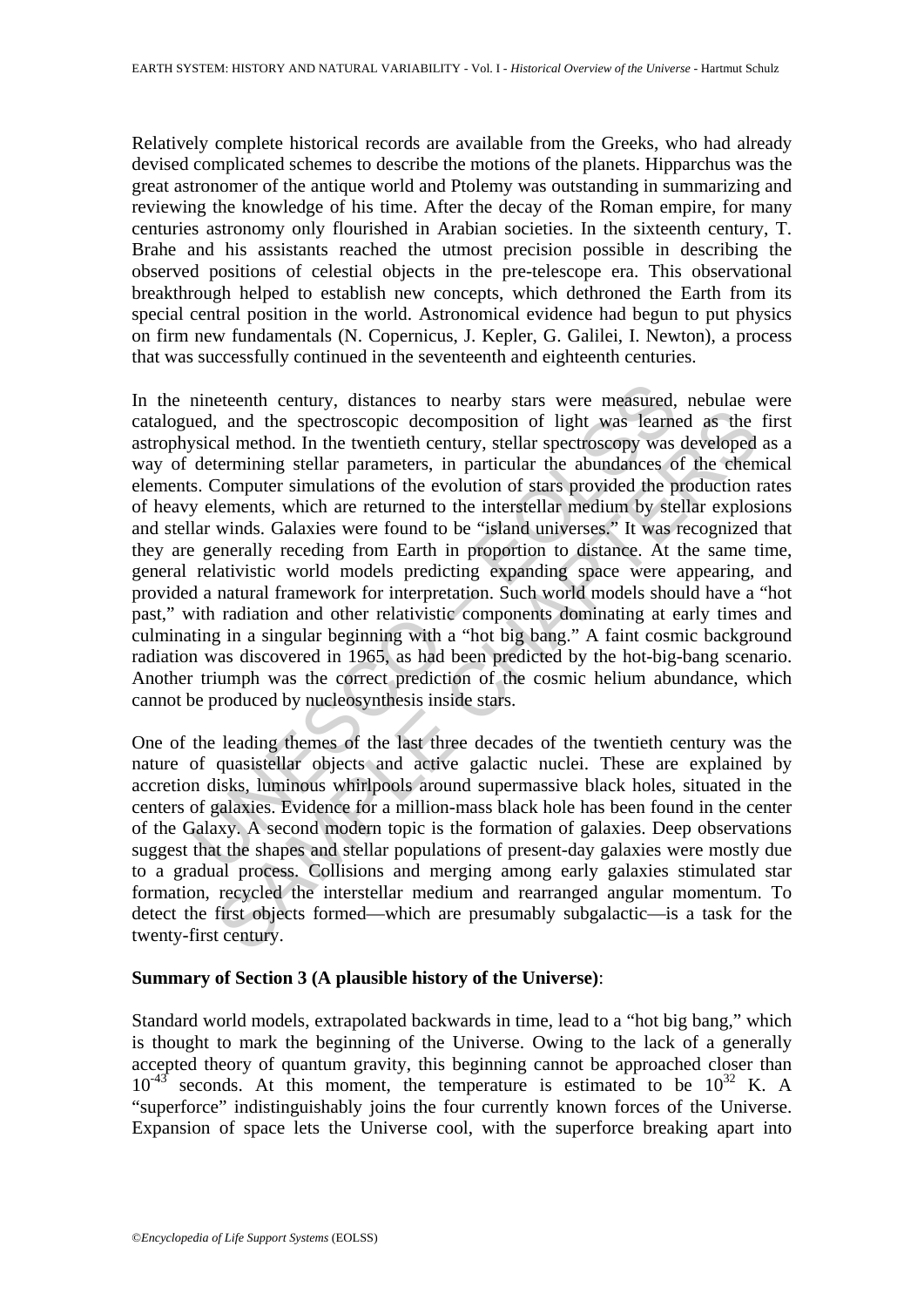different types of interactions, via stepwise phase transitions completed at  $10^{-10}$  seconds  $(10^{15} \text{ K})$ .

A far-reaching phase transition occurred once the strong interaction had been separated from the electroweak interaction at  $10^{-36}$  seconds, corresponding to  $10^{28}$  K. At this time, the Universe commences a brief phase of accelerated expansion, called Inflation, suddenly increasing the size of the volume of space by several tens of powers of ten (e.g. by  $10^{50}$ ). Quantum fluctuations originating in the inflation era are prime candidates for being the seeds of the structures that subsequently grow, eventually leading to the first objects and galaxies.

The light-element nucleosynthesis epoch began at one second  $(10^{10} \text{ K})$  when it became possible to unite neutrons and protons to form deuterium, the decisive ingredient to form the nuclei of helium-4, helium-3 and lithium-7 during the subsequent few minutes. The agreement of the measured and predicted abundances of these light elements is one of the strongest arguments backing the hot big bang theory.

is the constrained increasing spotting of the second (10 K)<br>
2: to unite neutrons and protons to form deuterium, the decisive<br>
2: to unite neutrons and protons to form deuterium, the decisive<br>
2: to unite neutrons and prot icidel of helium-4, helium-3 and lithium-7 during the subsequent few minnent of the measured and predicted abundances of these light elements is gest arguments backing the hot big bang theory.<br>
Jniverse consisted of a tiny The early Universe consisted of a tiny fraction of normal matter particles (baryons) plus a larger amount of gravity-contributing dark-matter particles embedded in a sea of photons: the radiation particles. The number ratio of baryons to photons of about one part in a billion stays constant in the expanding Universe. The fact that during expansion the energy density of matter is less strongly diluted than that of radiation leads to a cosmic epoch at which both energy densities are equal. Afterwards, matter dominates and radiation becomes unimportant as a source of gravity. Radiation is trapped by interaction with the electrically charged particles until, at several hundred thousand years after the big bang, the Universe has become sufficiently cold that electrons are caught by the atomic nuclei to form neutral atoms, mostly hydrogen and helium. Now matter and radiation can expand and cool separately.

In the meantime, the excess density contrast of the seed fluctuations has grown, in particular that in the dark matter component. Gravitational attraction makes the baryons fall into "dark matter halos" in which the first objects and galaxies can be formed. This occurs about a billion years after the big bang. The newly formed stars in the first galaxies obtain their luminosity from nuclear fusion processes, thereby breeding heavy elements that become released via mass loss of red giants or in supernova explosions of the massive stars or binary systems. Numerous collisions among the first stellar systems trigger further star-formation processes and larger systems are built by the merging of smaller systems. After many billions of years the present zoo of galaxy types has been formed, in which collisions, merging, and star formation still occur, albeit at a much lower rate. During their formation, many stars acquired dusty gas disks around them, out of which planets condensed. At least one of these systems, formed nearly five billion years ago, contained a little planet—called Earth—with the right distance to its central star—called the Sun—to provide the right conditions for life to evolve.

## **1. Introduction to the Sciences of the Universe**

Due to various widely differing opinions about the "Universe," we need first to demarcate the limits of this topic. To most people, the Universe embraces all of space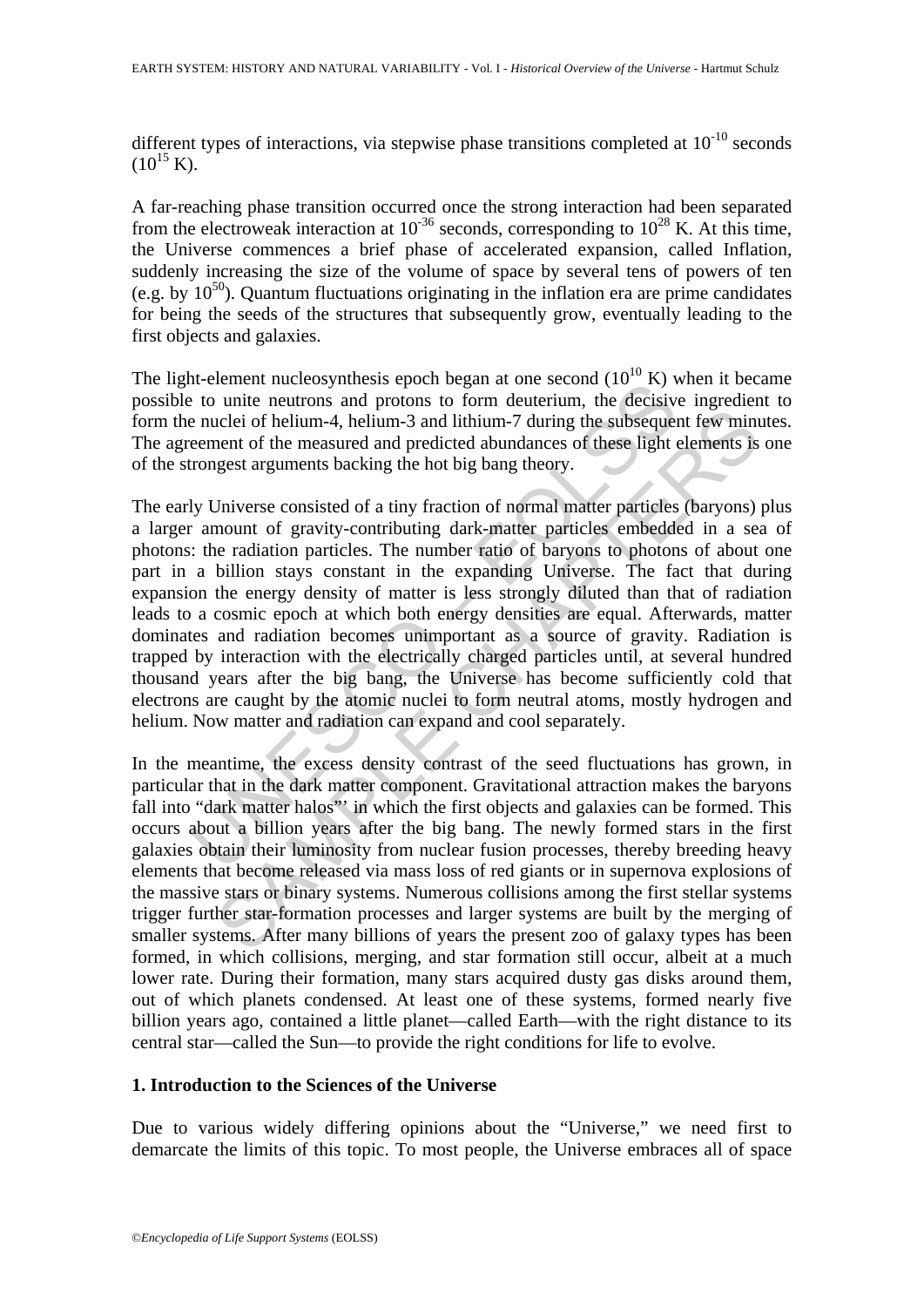and time and every object, i.e. ourselves, the Earth, the stars, the galaxies, clusters of galaxies, everything else that can be perceived with our senses and instruments, and more because we have not yet found any limits. In this sense there is only one Universe, the unity that encompasses everything or the world as a whole, about which we have only incomplete information. There exist various different conceptions of the Universe depending on society, religion, ideology, profession, knowledge, or imagination.

We here confine ourselves to a crude description of the scientific picture of the Universe as it appeared at the turn of the millennium. The science of the Universe as a whole is called cosmology, which draws on the knowledge of other branches of learning like astronomy and physics. Cosmology does not claim to possess final answers and may be better described as the study of models of the Universe or world models. Successful world models have to be in line with the available astronomical, physical, and other relevant scientific measurements and observations. A world model is subject to abandonment or adjustments if there is evidence failing to fit its predictions. Thus scientific cosmology appears as a process by which it is hoped to reach a steady improvement of our understanding of the Universe.

Secured as the stuay of miouels on the Chiverse of word models<br>and the streaments and observations. A world model<br>in the cientific measurements and observations. A world model<br>intent or adjustments if there is evidence fai Example the measurements and observations. A world model is subjection<br>tifer measurements and observations. A world model is subjectned to reach<br>and of the service failing to fit is predictions. It comology appears as a pr Astronomy deals with all celestial objects, i.e. everything that can be perceived from the sky. In the discipline of astrophysics, celestial objects are studied with methods borrowed from physics. In this sense, astrophysics can be considered as a sort of applied physics. However, since celestial objects exist in a wider variety than terrestrial objects, astrophysics has turned out to have an important role in testing and extending the fundamentals of physics.

Most astronomers are actually astrophysicists. There are only a few traditional subdisciplines of astronomy which may not belong to astrophysics, such as positional astronomy (astrometry). For instance, in the latter discipline special techniques had been developed long before instruments of laboratory physics were attached to telescopes or physical theories were applied to understand the composition of cosmic matter, as is typical in astrophysics.

Our historical survey is organized as follows. In Section 2 the major steps that led to the worldview of current astronomy and cosmology are outlined. Section 3 presents a model of the evolution of the Universe from the "beginning" through to the formation of the Earth.

## **2. History of Astronomy**

## **2.1 Antique Astronomy**

Owing to a lack of written testimony, we can only speculate about the very beginning of astronomical thinking. It is nevertheless plausible that the earliest conscious human beings were already wondering about the celestial objects. Myths arose by noting correlations between celestial and terrestrial events. The Sumerians and Chinese gave early descriptions of the heavens. Figures in the sky were recorded at least 2000 years BC. Some of these so-called constellations, like the scorpion or the lion, are still in use today, albeit only as landmarks for the naked-eye observer—no longer for professional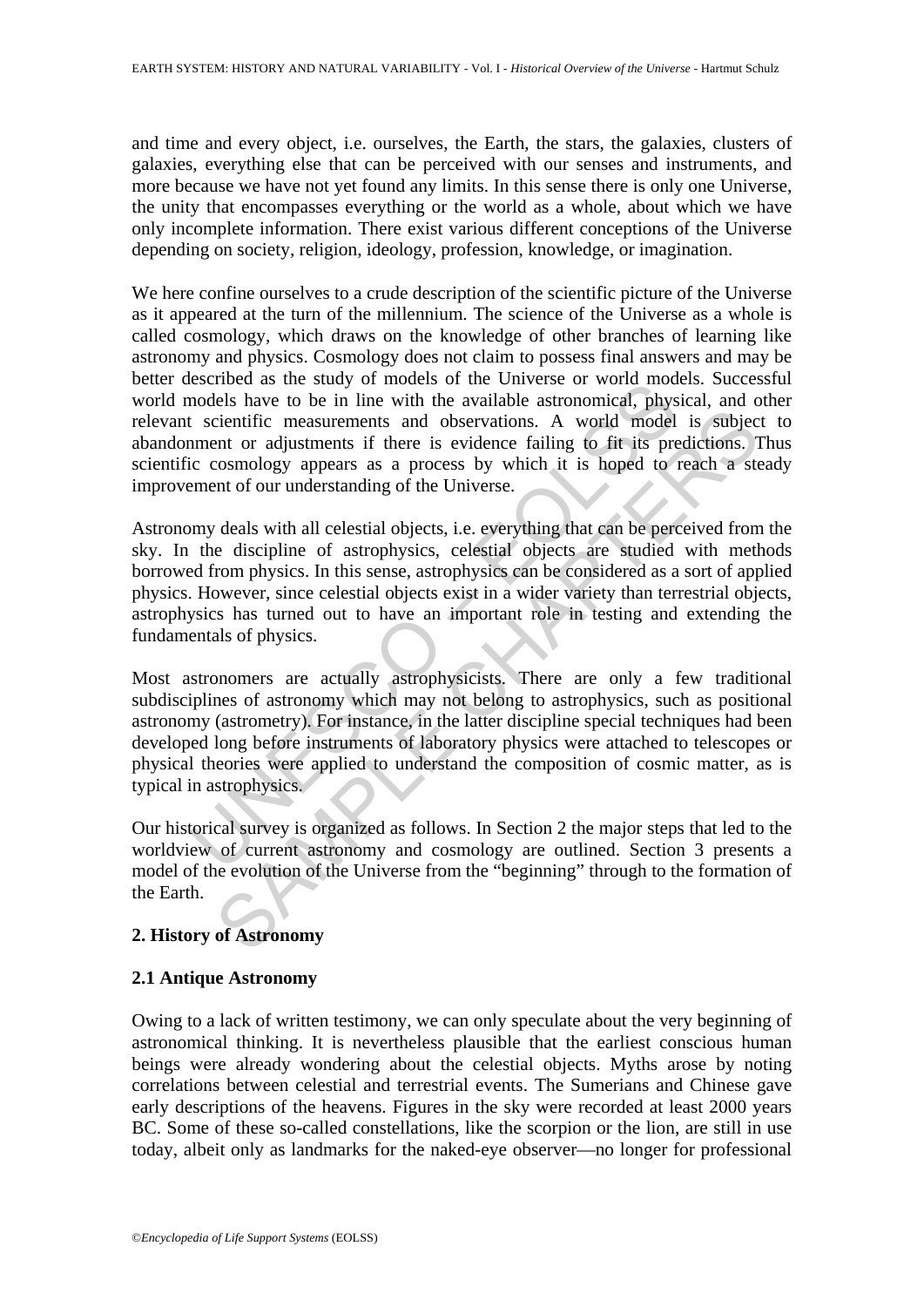use. The Egyptians used astronomical alignments for their pyramids and temples. Their farmers utilized the appearance of the star Sirius to determine the time for planting crops.

The Greeks did sophisticated cosmological modeling. Eudoxus of Cnidus (about 409– 356 BC) built a scheme of 27 rotating spheres to explain the celestial motions: One sphere for the stars, six for the sun and moon, twenty for the planets. Calippus extended Eudoxus' scheme to 34 spheres. At about 350 BC, Aristotle (384–322 BC) supplemented these models with an additional 22 spheres. Aristotle summarized his view in treatises, which heavily influenced the "authorities of knowledge" in Europe for the next two thousand years.

For the next 500 years, the city of Alexandria became the "center of science." One of the great astronomers of that epoch was Aristarchus of Samos (310 to about 230 BC). Rather than putting the Earth into the center of the world, he already envisioned the Sun in the center coinciding with the center of the sphere of the fixed stars. This view was "more correct" than the "Earth-centered" standard world picture which would be believed until the fifteenth century.

next 500 years, the city of Alexandria became the "center of sc<br>to at astronomers of that epoch was Aristarchus of Samos (310 to a<br>than putting the Earth into the center of the world, he already envi<br>enter coinciding with stronomers of that epoch was Aristarchus of Samos (310 to about 230 in putting the Earth into the center of the world, he already envisioned the recording with the center of the sphere of the fixed stars. This view recordi Eratosthenes (276 BC to 195 or 196 BC), another distinguished member of the Alexandrine school, is famous for the impressively correct numbers he gave for the size of the Earth and the obliquity of the ecliptic. Hipparchus (about 190 to 125 BC) is commonly considered as the greatest astronomer of the ancient world. He founded the mathematical discipline named trigonometry. He systematically applied powerful geometrical schemes to represent celestial motions (eccentrics, i.e. circles with the center displaced from the observer, and epicycles, i.e. small circles whose center is orbiting along a larger circle). Moreover, Hipparchus was himself a careful astronomical observer who also made systematic but critical use of older observations to discover changes in the sky beyond those which could be detected during a human's lifetime.

The great unifying summary of Greek astronomy, later called the Almagest, was written by Claudius Ptolemaeus, known as Ptolemy (around 150 AD; almost nothing is known about his life). The Almagest consists of 13 books, which rely heavily on earlier work, in particular on that of Hipparchus who is abundantly quoted. It became the bible of astronomy for many centuries, a standard text in addition to the work of Aristotle to whom more philosophical competence was attributed. Ptolemy assumed an Earth which lies motionless in the center of the heavens. The Earth is a point in comparison with the distance of the fixed stars. The heavens are spherical and revolve like a sphere. From a present-day perspective, there is, in principle, no mistake in mathematically describing celestial motions by taking the position of the Earth as the zero point of the reference frame. However, it makes matters awfully complicated. Referring the motions of the planets to the Sun is the simpler choice, as J. Kepler, G. Galilei, and I. Newton recognized many centuries later. After Ptolemy, occasional writings but no truly original ideas are known from the Alexandrine school, which came to an end in AD 640 when Arabs captured the town.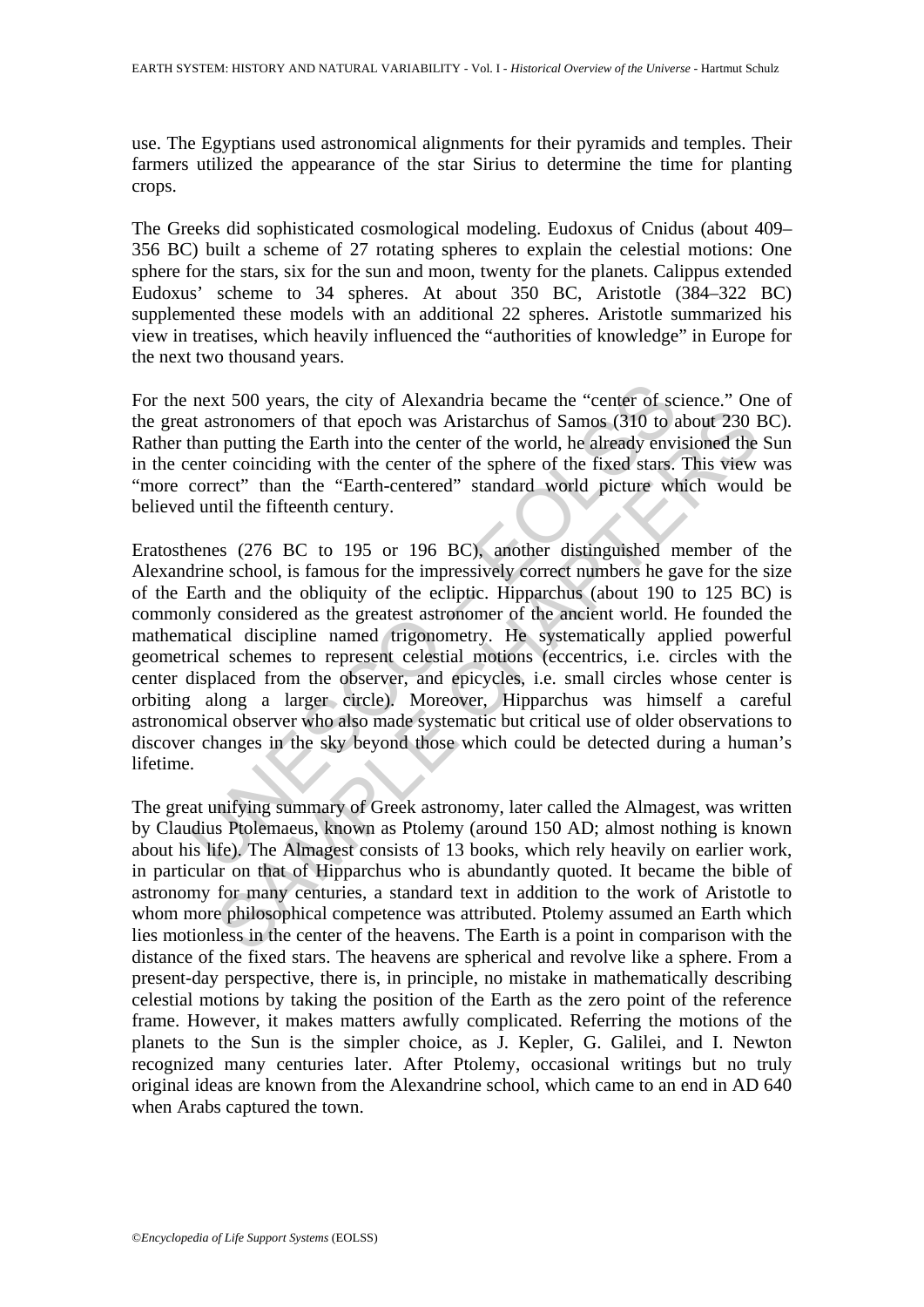### **2.2 The Middle Ages (600 to 1500)**

In this era, no first-rate discovery was made in astronomy. After the decay of the Roman Empire, new political order structures based on the Christian religion were established in middle Europe, leading to continuous struggle that hampered scientific progress. However, in those parts of the Roman Empire conquered by Arabic peoples, older astronomical knowledge from the west as well as from the east was compiled, preserved, updated, and improved by new observations. The Arabic interest in astronomy was stimulated by practical religious applications (lunar calendar; direction to Mecca) and astrology, the belief in the possibility of predicting the future by means of the stars. Modern astronomers reject astrology, having no basis in physics, as a superstition.

uon.<br>
scholars of the Baghdad school who translated and improved<br>
abit ben Korra (836–901) and Abul Wafa (939 or 940–99<br>
mical and mathematical tables, the Hakemite Tables, were get<br>
(?–1008) at Cairo, later revised under Notable scholars of the Baghdad school who translated and improved the Almagest were Tabit ben Korra (836–901) and Abul Wafa (939 or 940–998). Important astronomical and mathematical tables, the Hakemite Tables, were generated by Ibn Yunos (?–1008) at Cairo, later revised under the superintendence of Nassir Eddin (1201–1273) at Meraga observatory (called the Ilkhanic Tables). Astonishingly precise tables were produced in Samarkand by Ulugh Begh (1394–1449). Arabic centers of education at Cordoba, Toledo, Seville, and Morocco had earlier led to the Toletan Tables in 1080 under the direction of Arzachel. After the victory of Spanish Christians, the Toletan Tables were superseded by the Alfonsine Tables in 1252, made by Jewish and Christian scholars under the general supervision of Alfonso X of Leon and Castile (1223–1284).

holars of the Baghdad school who translated and improved the Alma<br>t ben Korra (836-901) and Abul Wafa (939 or 940-998). Impoted<br>the all and mathematical at the Hakemite Tables, we generated by<br>1008) at Cairo, later revised In the twelfth and thirteenth centuries, a series of scientific and philosophical treatises were translated from Arabic into Latin. Several universities were founded. Emperor Frederick II directed the translation of a number of Arabic books at Naples University (founded in 1224). In addition to preserving these fundamental works, original thinking also developed. A notable individual was Roger Bacon (1214–1294) who doubted much of the theses of Aristotle and had a fairly modern view in demanding controlled experiments combined with mathematical reasoning for scientific inquiries. In the fifteenth century, independent research by the flourishing Nürnberg school led to a mathematical revision of trigonometry, the issuing of almanacs for calendar purposes and, in particular, the "Ephemerides" which were designed to be useful for navigation at sea in the upcoming era of discovery by ocean voyages. The practical value of astronomy had become more significant.

### **2.3 The Evolution of Newtonian Physics (1500 to 1800)**

The breakthrough in the understanding of the fundamental structure of the solar system (then believed to be a representative part of the world) is usually attributed to N. Copernicus (1473–1543). He proposed that the apparent motions of the celestial bodies are largely due to the motion of the Earth itself, thereby extending earlier speculations by the Pythagoreans, Aristarchus of Samos, Martianus Capella (fifth or sixth century AD) and others. By putting the Sun in the center of the world, he carried out the revolutionary, albeit conceptionally simplifying, step from Ptolemy's and Aristotle's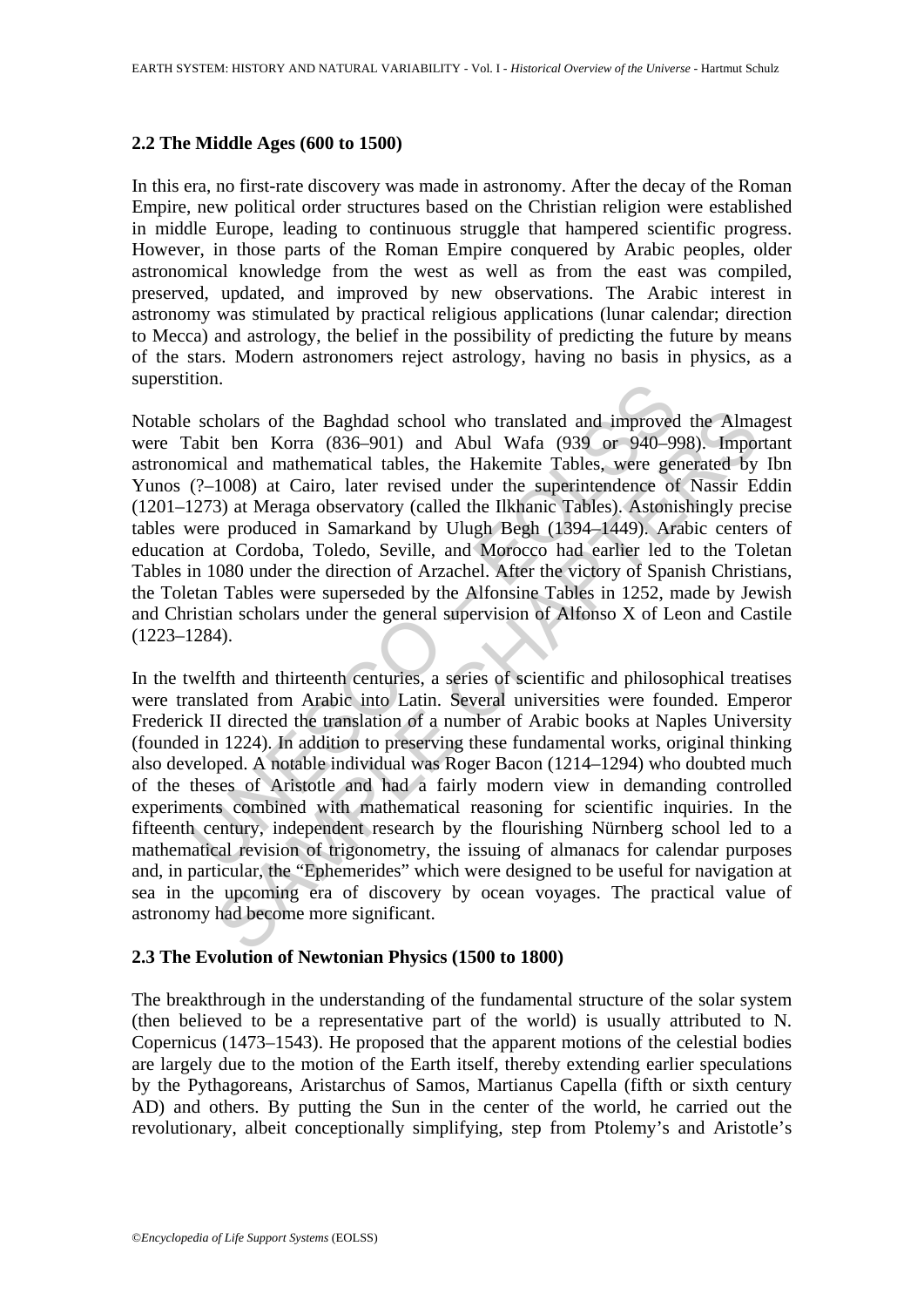geocentric view to a heliocentric universe. His great book *De Revolutionibus Orbium Celestium* appeared in 1543.

Only allowing for circular motions, the Copernican system still required epicycles (34 circles to describe the motions of the Moon, Earth, and five other planets) and appeared to be flawed in comparison with detailed observations. For the next revolutionary revision of the mathematical description, much improved observations were required. The most significant progress in observational astronomy was achieved by the Danish nobleman Tycho Brahe (1546–1601). After extensive studies and travels through Europe he observed a brilliant "new star" in the constellation Cassiopeia in 1572. He deduced that this object certainly had to be farther away than the moon and probably belonged to the fixed stars because it showed no sign of planetary motions. We now know that it was a "supernova," an exploding "fixed star" of which we still observe a remnant that is bright in X-rays and radio radiation.

The unit of the rixed stars because it showed no sign or planetary more in the rixed stars because it superopolary. The that is bright in X-rays and radio radiation.<br>
in 1576, Tycho built the most magnificent observatory o at is bright in X-rays and radio radiation.<br>
1576, Tycho built the most magnificent observatory of its time on the is<br>
where he worked for twenty-one years with a number of assistants. V<br>
and clocks (telescopes were not ye Starting in 1576, Tycho built the most magnificent observatory of its time on the island of Hven, where he worked for twenty-one years with a number of assistants. With quadrants and clocks (telescopes were not yet available) he produced the most accurate stellar positions that had been made up to that time. The places of his nine fundamental stars differ from modern values by angles less than one minute of arc in most cases. He could not have done better because one minute of arc is about the resolution limit of the naked eye. By careful observation of the brilliant comet from 1577, Tycho was able to refute the then popular belief that comets are situated in the higher regions of the Earth's atmosphere. After the death of the king, Tycho lost support from the Danish court and left Hven in 1597. Following an invitation from the Emperor he settled in Prague in 1599 where, ten months before his death, Johannes Kepler (1571–1630) joined him as assistant.

Kepler became the successor of Tycho as mathematician to the Emperor in Prague in 1602. There he acquired control over Tycho's excellent observations, which he used for the next twenty-five years to improve the theory of the Solar System. His three Laws of Planetary Motions are most famous. After fitting Tycho's observations of Mars, he concluded that planetary orbits could be simply described by ellipses rather than by a complicated machinery of circles. The second and third laws give quantitative information about the orbital velocities of the planets.

The second law states that the line joining the Sun and a planet must sweep through equal areas in equal times. Thus, when a planet is closer to the Sun (the closest location is called the perihelion), it must be faster to sweep the same area with a shorter line. The slowest motion is reached in the aphelion, the farthest location from the Sun.

The third law states that the square of the period of a planet is proportional to the cube of the semimajor axis (half the longest dimension of the ellipse) of its orbit. This law is useful to obtain the relative sizes of the orbits of the planets just from period measurements. One needs only one orbital extent measured in absolute distance units, the others can be obtained from timing. Therefore, in later history, frequent attempts were made to obtain an absolute measurement of the distance between the Earth and Sun because this fixes the scales of the other orbits as well. For most planets the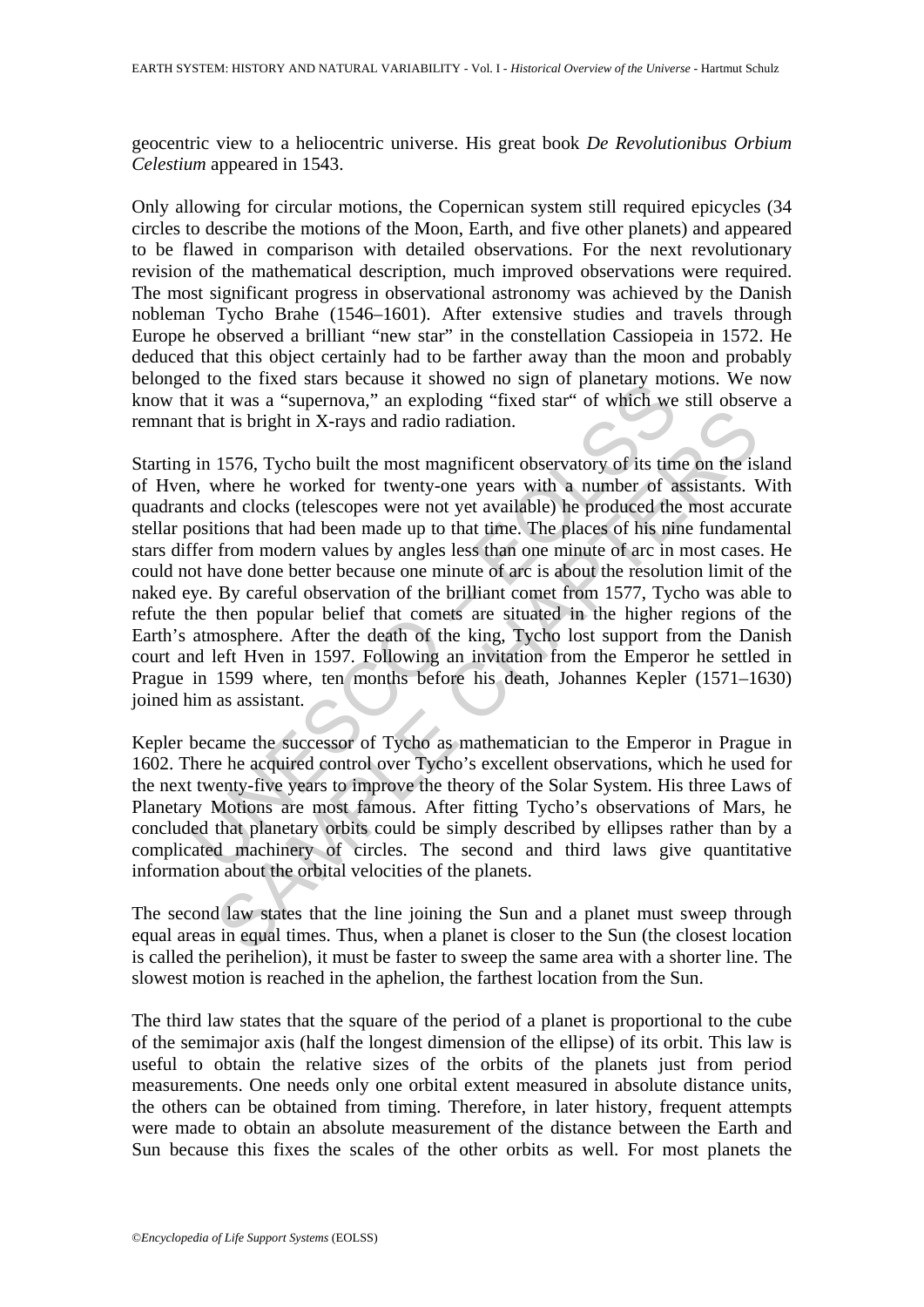deviation from a circle (given by the eccentricity, a measure of the flatness of an ellipse) is small so that for rough estimates the semimajor axis can be taken as the radius of the orbit. Kepler discovered his law about orbital ellipses from Tycho's observations of Mars, which fortunately exhibits a relatively large eccentricity.

Kepler himself was already thinking about dynamic causes of his kinematic laws, but was not conclusive. Making new discoveries with one of the first telescopes in use and putting physics on firmer ground, Kepler's contemporary, Galileo Galilei (1564–1642), was particularly influential. He described the mountains and craters on the Moon and showed that the hazy appearance of the Milky Way and some other objects was due to the poor resolving power of the naked eye. Galileo discovered that small bodies revolved around Jupiter like a little planetary system of its own, thereby supporting the Copernican view. He observed the phases of Venus and argued that these are in accord with Copernican theory but at variance with Ptolemy's view. Despite the quality of his arguments, the Inquisition of the Roman Catholic Church later forced him to recant. Among Galileo's numerous other achievements are a clear statement of the principle of inertia, by which an undisturbed body stays at rest or in uniform motion. He failed in his explanation of the tides (which he defended too emphatically) by rejecting the influence of the Moon, which had been suggested by Kepler and others.

and a Jupiter like a title planted y system of its own, thereby<br>cican view. He observed the phases of Venus and argued that these<br>original theory but at variance with Ptolemy's view. Despite the<br>this, the Inquisition of th incian theory but at variance with Ptolemy's view. Despite the quality of the Inquisition of the Roman Catholic Church later forced him to reduce o's numerous other achievements are aclear statement of the principle o's h Due to the Earth's rotation, the positions of fixed stars in the sky depend on time. Therefore, time keeping has historically been a major theme in astronomy and astronomical navigation. Significant progress was achieved by C. Huygens (1629- 1695), a skilful telescope maker, observer and designer of the first practically useful pendulum clocks (patented in 1657). A usable clock on a ship could have served in turn to determine the terrestrial longitude at sea. O. Roemer (1644–1710) checked whether observations of the Galilean moons of Jupiter could be a substitute for a clock. He accordingly found in 1675 that the intervals between successive eclipses of a moon regularly decreased when the Earth in its orbit was approaching Jupiter, while they increased when the Earth receded. He correctly attributed this to the finite velocity of light, which could be measured by such observations. The problem of building a chronometer that works properly on a ship for fast and reliable astronomical navigation was finally solved by J. Harrison (~1760–1765).

Isaac Newton (1642–1727) became the great unifier of the new cosmology and the new achievements in terrestrial physics. He brought the motion of a falling apple and the motion of celestial bodies together by the principle of a general force, called gravitation, that works as an attractive force between all (positive) masses. In the case of two spherical bodies, this force is inversely proportional to the square of the relative distance of their centers and directly proportional to the product of their masses. This formula could then be used to derive Kepler's laws, which thereby became more useful because they now contained the masses, the cause of the force. Thus the mass of the Sun can be obtained from the motion of the planets, and the mass of a planet can be derived from the motion of an orbiting moon or other satellite. With his fundamental book *Philosophia Naturalis Principia Mathematica*, Newton put the new physics on a firm footing. He devised the method of calculus and also contributed to the fundamentals of optics, e.g. by discovering the basis of spectral analysis via resolving a beam of white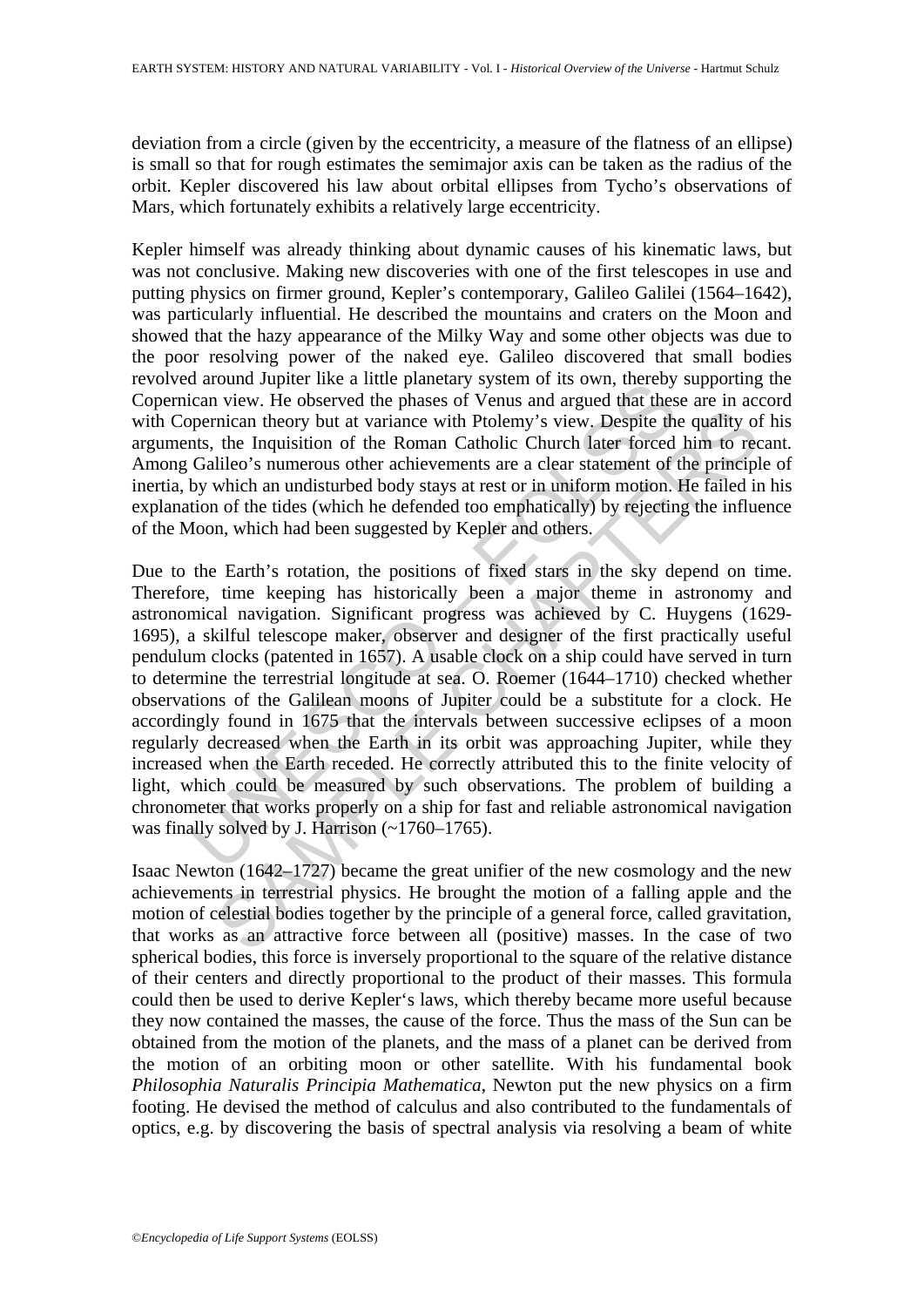light into different colors with a prism. Taking up an idea of J. Gregory (1638–1675), he constructed a reflecting telescope in 1686.

The most applications of physics because they work with sufficient<br>te most applications of physics because they work with sufficient<br>ange of circumstances.<br>To ACCESS ALL THE 28 PAGES [O](https://www.eolss.net/ebooklib/sc_cart.aspx?File=E1-01-01-01)F THIS CHAPT<br>click here<br>apply<br>the for The mathematics of gravitational astronomy (or analytical mechanics) was later developed to great sophistication by L. Euler (1707–1783), A.C. Clairaut (1713–1765), J. D'Alembert (1717–1783), J.L. Lagrange (1736–1813), P.S. Laplace (1749–1827), and C.F. Gauß (1777–1855). Theory guided the history of the discovery of the planet Neptune (1846) and the first asteroids (Ceres in 1801). Since then, most practical computations of motions in the Solar system and of other celestial systems have been applications of Newton's theory. The scaling of the distances within the Solar System was precisely verified and the paths of space vehicles or of the Apollo astronauts completely relied on this theory. In addition, Newton's more general principles still dominate most applications of physics because they work with sufficient accuracy under a wide range of circumstances.

# TO ACCESS ALL THE **28 PAGES** OF THIS CHAPTER, Click here

#### **Bibliography**

- - -

ege of circumstances.<br>
CO ACCESS ALL THE 28 PAGES OF THIS CHAPTER,<br>
SA reprinted 1961). A Short History of Astronomy, 440 pp. New York: Dover Publication<br>
of the steaded account of the "old" history.]<br>
(ed) (2000). Allen's Berry A. (1898, reprinted 1961). *A Short History of Astronomy*, 440 pp. New York: Dover Publications. [We drew information about astronomy from antique times to the Middle Ages from this book, which is still readable for its detailed account of the "old" history.]

Cox A. N., (ed). (2000). *Allen*'*s Astrophysical Quantities,* 719 pp. New York: Springer-Verlag. [An authoritative collection of tables and summaries of astrophysical interest.]

Ellis R. (1998). The formation and evolution of galaxies. *Nature* **395**, Supp. A3.

Carroll B. W., Ostlie D. A. (1996). *An Introduction to Modern Astrophysics*, 1325 pp. Reading, MA: Addison-Wesley. [A comprehensive overview of the whole field of astrophysics describing basic theory and key observations.]

Harrison E. R. (2000). *Cosmology, the Science of the Universe*, 2nd edn., 567pp. Cambridge: Cambridge University Press. [A thoughtful discussion of scientific cosmology for a well-prepared general reader who is not scared by occasionally occurring formulae. Stimulating philosophical digressions give rise to further reflections.]

Kolb E. W. and Turner M. S. (1990). *The Early Universe*, 547 pp. Redwood City, CA: Addison-Wesley. [A technical review of early-universe physics.]

Kragh H. (1996). *Cosmology and Controversy*, 500 pp. Princeton, NJ: Princeton University Press. [A detailed historical account of twentieth century cosmology.]

#### **Biographical Sketch**